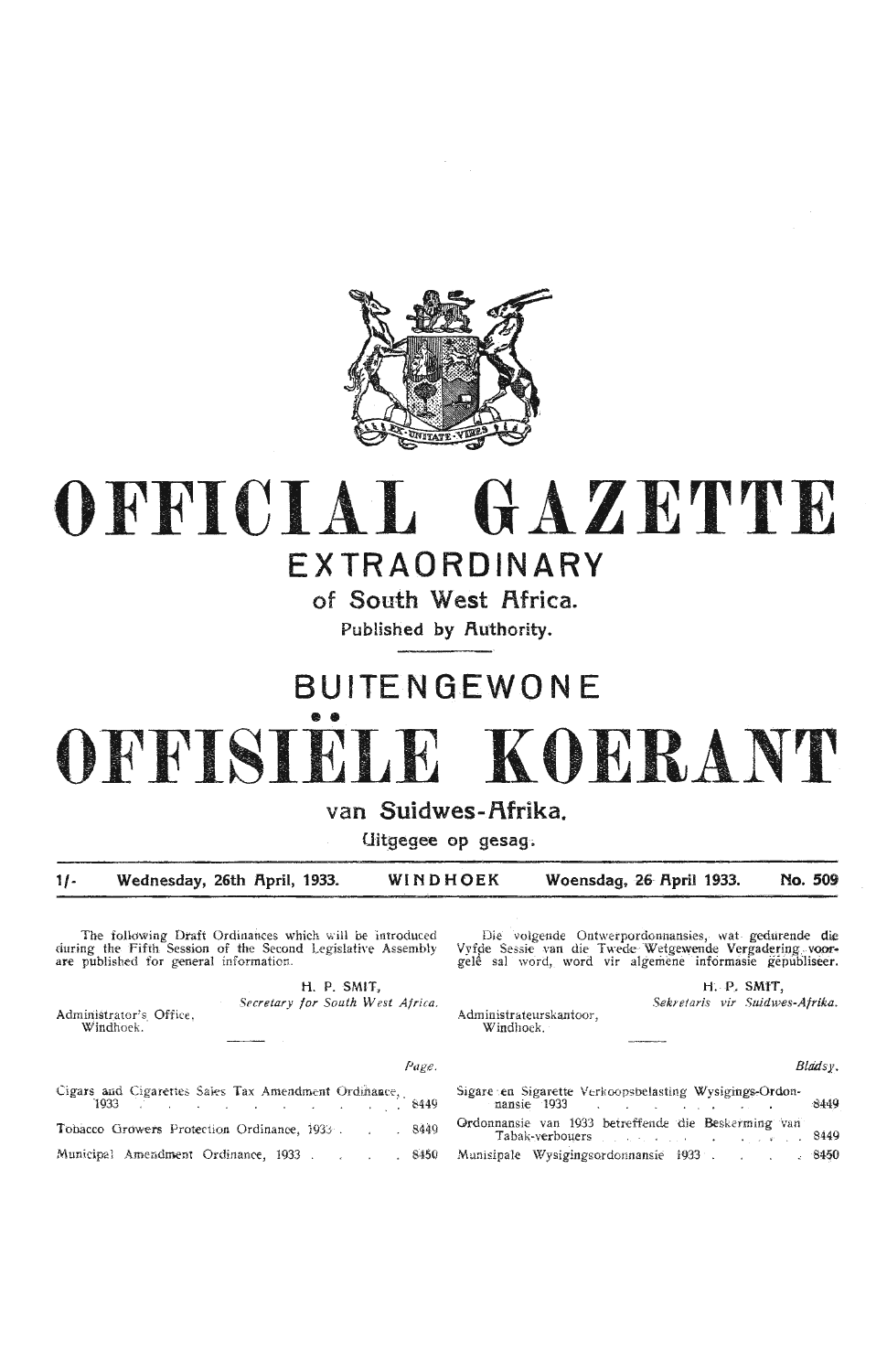#### **DRAFI' ORDINANCE**

To provide for the repeal of taxation on the sale of cigars.

BE IT ORDAINED by the Legislative Assembly for the Territory of South West Africa as follows:—

1. In this Ordinance the ·expression "the principal law" means The Cigars and Cigarettes Sales Tax Ordinance, 1931 (Ordinance No. 1 of 1931).

2. Section one of the principal law is amended by deleting the definition of "cigars" occurring therein, and the words "cigars and" where they occur in the definition of "nett weight" therein.

3. Section two of the principal law is amended by deleting the words "cigars or" where they occur in the  $\frac{1}{2}$  second line thereof; the words "cigars and" where they occur in the fourth line thereof; the words "in the case of cigars, to six shillings on every pound nett weight or fraction thereof, and, in the case of cigarettes" where they occur after the words "shall amount" in the fifth line thereof; **and** the words "cigars or" Where they occur in the last line thereof.

4. Section *three* of the principal law is hereby repealed.

5. Section eight of the principal law is amended by deleting the words "cigars or" where they occur therein.

6. Section *nine* of the principal law is amended by deleting the words "or cigars" where they occur after the **words** "any cigarettes" in the first paragraph thereof; and the words "a quantity of cigars not exceeding twenty-five in **number**; or" where they occur in the second and ultimate paragraph thereof.

7. Section ten of the principal law is amended by deleting **the** words "cigars or" where they occur in sub-section (c) thereof.

8. Th'is Ordinance shall be read as one with the principal law, and may be cited as the Cigars and Cigarettes Sales Tax Amendment Ordinance, 1933.

#### **DRAFf .ORDINANCE**

To provide for the control of the importation and sale of tobatco used for farming purposes, as a measure of protection for the growers of tobacco in this Territory.

BE IT ORDAINED by the Legislative Assembly for the Territory of South West Africa as follows:-

(1) No person shall introduce or cause to be introduced into the Territory any tobacco of a quality used for farming purposes except under de authority of a permit issued by the Secretary for South West A'frica or bv some person authmised ,by him.

The Secretary or such authorised person may issue such permit subject to such conditions as he may deem fit.

(2) Such permit shall state the quantity of tobacco the importation of which it authorises, the names and addresses of the seller and purchaser thereof, the approximate date of of the seller and purchaser thereof, the approximate date of-<br>the intended importation and the route and means of convey-<br>ance by which the consignment is to travel.

2. No person shall sell any tobacco of a quality used for farming purposes unless it has been treated in a manner prescribed by regulation.

#### **ONTWERPORDONNANSIE**

Om voorsiening te maak vir die opheffing van belasting op die verkoping van sigare.

DIT WORD VERORDEN deur die Wetgewende Vergadering vir die Gebied Suidwes-Afrika as volg :-

. . .1. In hierdie Ordonnansie beteken die uitdrukking "die hoofwet" Die Sigare en Sigarette Verkoopsbelasting Ordonnansie 1931 (Ordonnansie No. 1 van 1931).

2. Artikel *een* van die hoofwet word gewysig deur skrapping. van die defrnisie van "sigare" wat daarin voorkom', en die woorde "sigare en" waar hulle voorkom in die woordbepaling van "nettogewig" daarin.

3. Artikel *twee* van die hoofwet word gewysig deur<br>skrapping van die woorde "sigare of" waar hulle in die derde<br>reël daarvan voorkom; die woorde "sigarre en" waar hulle<br>in die vyfde Iyn daarvan voorkom; die woorde "in die geval van sigare, ses sjielings op elke pond nettogewig of breuk daarvan, en, in die geval van sigarette" waar hulle na die . woord "bedra" in die sesde lyn daarvan voorkom, en die woorde "sigare of" waar hulle in die laaste reël daarvan voorkom.

4. Artikel *drie* van die hoofwet Word hierby herroep.

5. Artikel agt van die hoofwet word gewysig deur die skrapping van die woorde "sigare of" waar huHe daarin voorkom.

6. Artikel *nege* van die hoofwet word gewysig deur skrapping van die woorde "of sigare" waar hulle na die woorde "-<br>woorde "enige sigarette" in die eerste paragraaf daarvan voorkom en die woorde "'n hoeveelheid van hoogstens.<br>vyf-en-twintig sigare of" waar hulle in die twede en laaste paragraaf daarvan voorkom.

7. Artikel *tien* van die hoofwet word gewysig deur skrapping van die woorde "sigare of" waar hulle in sub-<br>artikel (c) daarvan voorkom.

8. Hierdie Ordonnansie moet as een gelees word **met**  die hoofwet en kan aangehaal word as die Sigare en Sigarette Verkoopsbelasting Wysigings-Ordonnansie 1933.

#### **ONTWERPORDONNANSIE**

Om voorsiening te maak vir die kontrole van die invoer en verkoping van tauak wat vir boerdery-doeleindes gebruik word, as 'n maatreël van beskerming van die verbouers van tabak in hierdie Gebied.

Off WORD VERORDEN deur die Wetge.wende Ver.- gadeiing vir die Gebied Suidwes~Afrika as volg :-

1. (1) Niemand mag enige tabak van 'n kwa!iteit wat vir boerdery-doeleindes gebruik word in die Gebied invoer of Iaat invoer nie tensy hy daartoe gemagtig is deur 'n permit uitgereik deur die Sekretaris vir Suidwes-Afrika of deur een mtgere1k deur die Sekretans vu Smdwes-Afttka of deur · een of ander persoon wat deur horn gemagtig is. Die Sekretaris of sodanige gemagtigde persoon kan sodanige permit uit- reik onderworpe aan sodanige voorwaardes as wat hy geskik ag.

(2) Sodanige permit moet die hoeveelheid van die tabak waarvan die invoer gemagtig word, vermeld sowel as die<br>•name en adresse van die verkoper en koper daarvan, die datum waarop dit ongeveer ingevoer sal word en die roete waarlangs en die middele van vervoer waarmee die besending gestuur sal word.

2. Niemand mag enige tabak van 'n kwaliteit wat vir boerdery-doeleindes gebruik word, verkoop nie tensy dit op die manier voorgeskryf by regulasie behandel is.